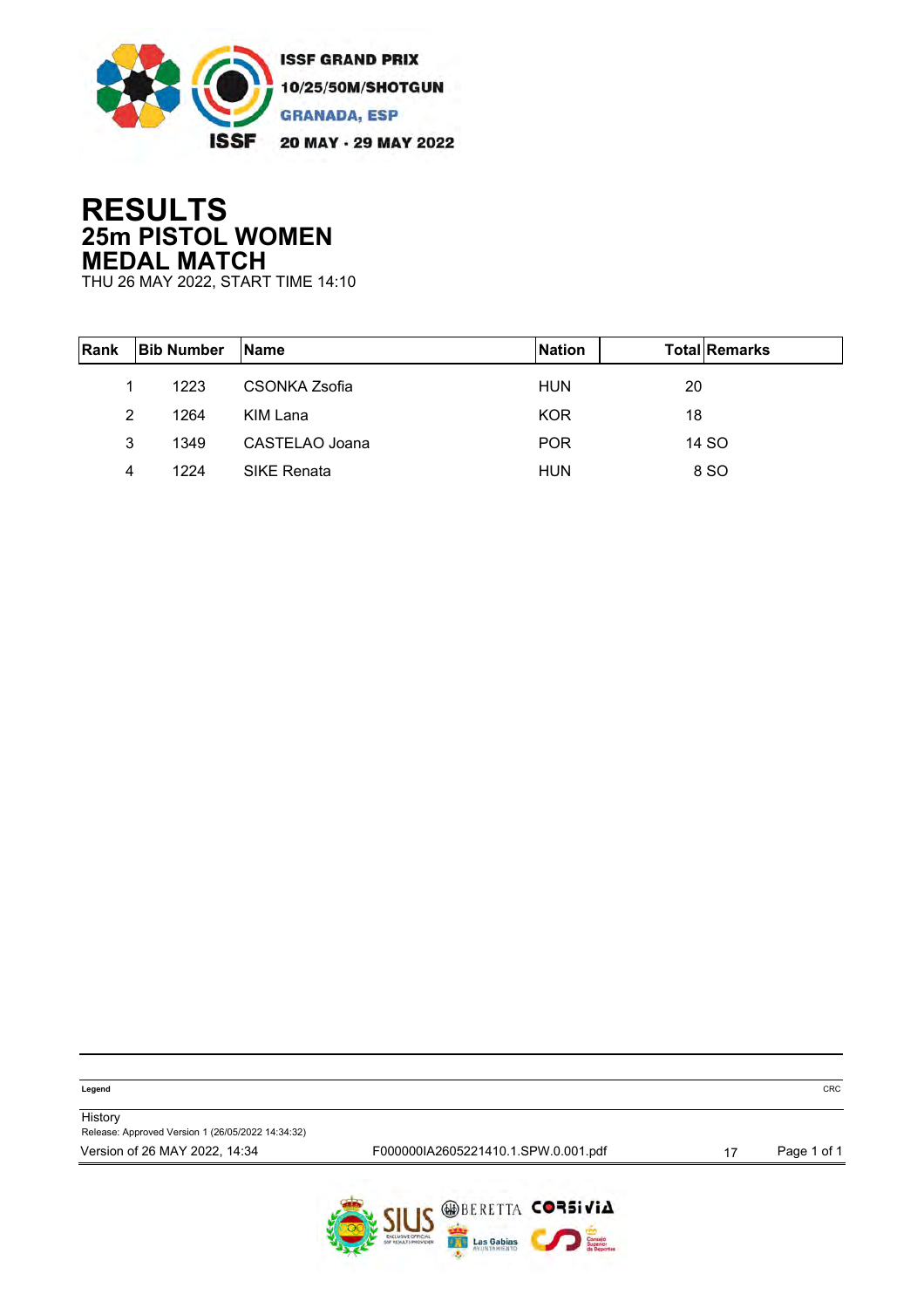

# **RESULTS 25m PISTOL WOMEN ELIMINATION RELAY 1**

THU 26 MAY 2022, START TIME 13:30

| Rank | <b>Bib Number</b> | <b>Name</b>              | <b>Nation</b> | <b>Total Remarks</b> |    |
|------|-------------------|--------------------------|---------------|----------------------|----|
|      | 1264              | KIM Lana                 | <b>KOR</b>    | 11                   | MМ |
| 2    | 1224              | <b>SIKE Renata</b>       | <b>HUN</b>    | $8$ S-off: $4+4$     | MМ |
| 3    | 1206              | SALUKVADZE Nino          | GEO           | $8$ S-off: $4+1$     |    |
| 4    | 1302              | ZAVALA VAZQUEZ Alejandra | <b>MEX</b>    | 6                    |    |

| Legend | $\sim$ $\sim$<br>. .<br>いへし |
|--------|-----------------------------|

**History** Release: Approved Version 1 (26/05/2022 13:54:08)

Version of 26 MAY 2022, 13:54 <br>
H000000IA2605221330.1.SPW.0.001.pdf 17 Page 1 of 1

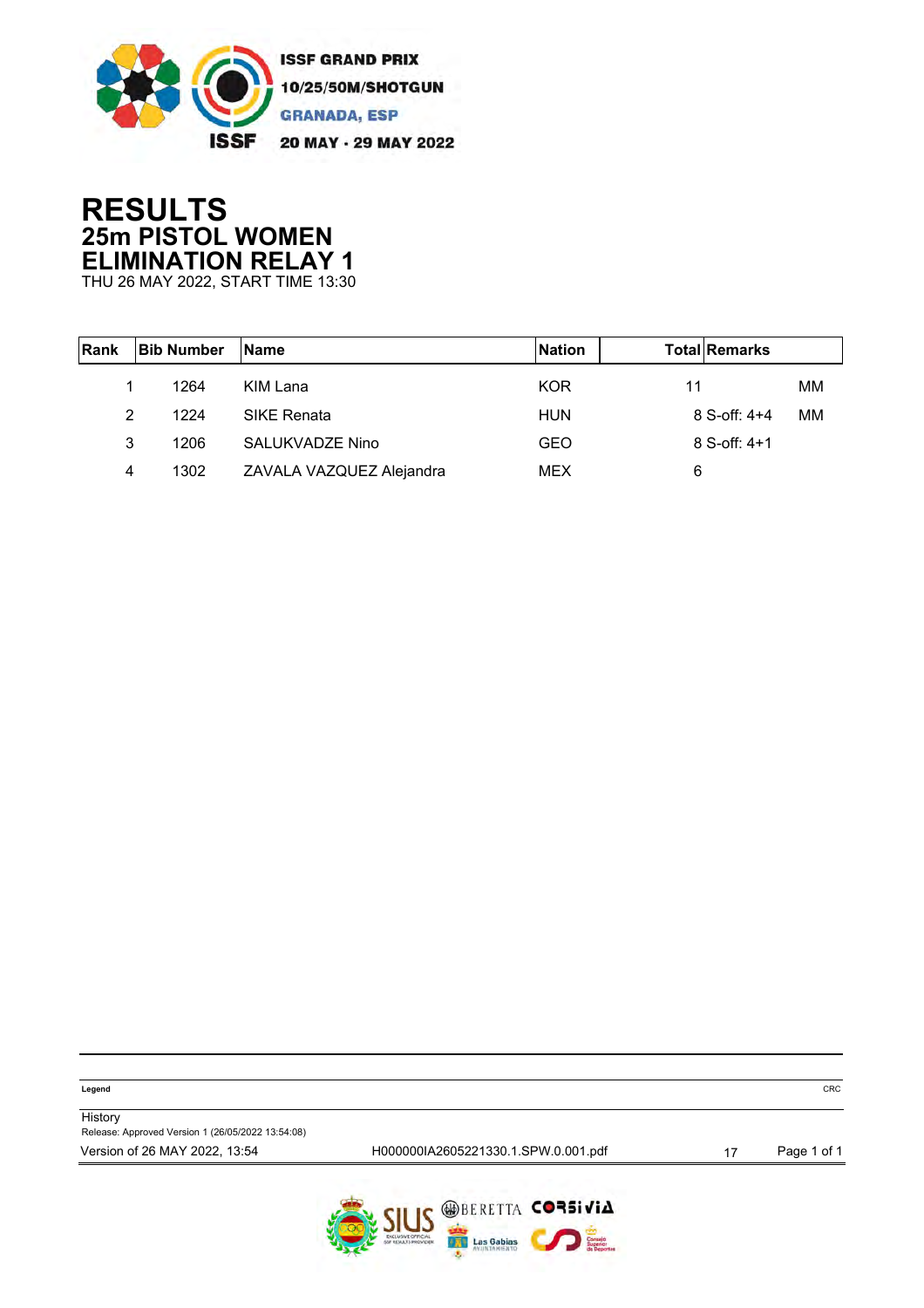

## **RESULTS 25m PISTOL WOMEN ELIMINATION RELAY 2**

THU 26 MAY 2022, START TIME 13:30

| <b>IRank</b> | <b>Bib Number</b> | <b>Name</b>              | <b>Nation</b> | <b>Total Remarks</b> |    |
|--------------|-------------------|--------------------------|---------------|----------------------|----|
|              | 1223              | CSONKA Zsofia            | HUN           | 12                   | MМ |
| 2            | 1349              | CASTELAO Joana           | <b>POR</b>    | 11                   | MМ |
| 3            | 1332              | <b>KLEPACZ Katarzyna</b> | <b>POL</b>    | 10                   |    |
| 4            | 1128              | SOTO Maria Mercedes      | <b>ESP</b>    | 4                    |    |

| Legend                                                       |                                     |    | <b>CRC</b>  |
|--------------------------------------------------------------|-------------------------------------|----|-------------|
| History<br>Release: Approved Version 1 (26/05/2022 13:53:51) |                                     |    |             |
| Version of 26 MAY 2022, 13:53                                | H000000IA2605221330.1.SPW.0.001.pdf | 17 | Page 1 of 1 |
|                                                              | CH IC WBERETTA CORSIVIA             |    |             |

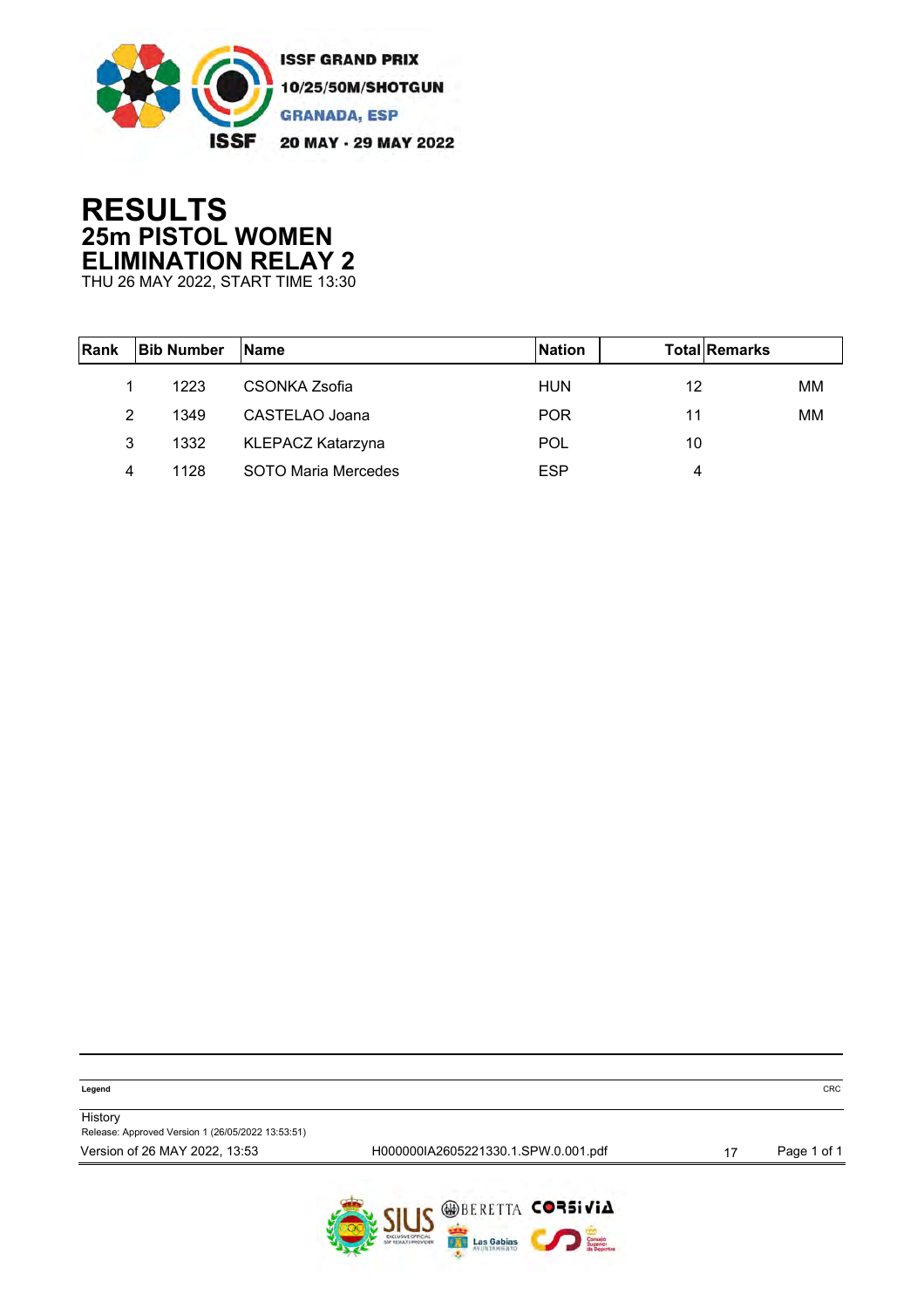

#### **RESULTS 25m PISTOL WOMEN QUALIFICATION**

THU 26 MAY 2022, START TIME 11:00

|              |                    |                                   |            |                                     | <b>Series</b> |                |          | Sub          |              |                |                |
|--------------|--------------------|-----------------------------------|------------|-------------------------------------|---------------|----------------|----------|--------------|--------------|----------------|----------------|
| Rank         | <b>Bib No Name</b> |                                   | Nat        | <b>Stage</b>                        | $\mathbf{1}$  | $\overline{c}$ | 3        | <b>Total</b> | <b>Total</b> | <b>Remarks</b> |                |
| $\mathbf{1}$ | 1264               | <b>KIM Lana</b>                   | <b>KOR</b> | Precision                           | 93            | 98             | 97       | 288          |              |                |                |
|              |                    |                                   |            | Rapid                               | 98            | 97             | 98       | 293          | 581-24x      |                | E1             |
| 2            | 1349               | CASTELAO Joana                    | <b>POR</b> | Precision                           | 96            | 96             | 96       | 288          |              |                |                |
|              |                    |                                   |            | Rapid                               | 97            | 98             | 96       | 291          | 579-17x      |                | E2             |
| 3            | 1224               | <b>SIKE Renata</b>                | <b>HUN</b> | Precision                           | 96            | 95             | 96       | 287          |              |                |                |
|              |                    |                                   |            | Rapid                               | 96            | 98             | 98       | 292          | 579-12x      |                | E <sub>1</sub> |
| 4            | 1223               | <b>CSONKA Zsofia</b>              | <b>HUN</b> | Precision                           | 96            | 94             | 95       | 285          |              |                |                |
|              |                    |                                   |            | Rapid                               | 97            | 100            | 96       | 293          | 578-17x      |                | E <sub>2</sub> |
| 5            | 1206               | SALUKVADZE Nino                   | <b>GEO</b> | Precision                           | 92            | 99             | 95       | 286          |              |                |                |
|              |                    |                                   |            | Rapid                               | 98            | 99             | 93       | 290          | 576-12x      |                | E <sub>1</sub> |
| 6            |                    | 1332 KLEPACZ Katarzyna            | <b>POL</b> | Precision                           | 99            | 97             | 99<br>91 | 295          | 574-17x      |                | E <sub>2</sub> |
|              |                    |                                   |            | Rapid                               | 93            | 95             |          | 279          |              |                |                |
| 7            |                    | 1302 ZAVALA VAZQUEZ Alejandra MEX |            | Precision<br>Rapid                  | 95<br>96      | 94<br>97       | 93<br>98 | 282<br>291   | 573-14x      |                | E1             |
|              |                    |                                   |            |                                     |               |                |          |              |              |                |                |
| 8            |                    | 1128 SOTO Maria Mercedes          | <b>ESP</b> | Precision<br>Rapid                  | 96<br>96      | 96<br>92       | 97<br>96 | 289<br>284   | 573-13x      |                | E <sub>2</sub> |
|              |                    |                                   |            |                                     |               |                |          |              |              |                |                |
| 9            | 1241               | <b>CEDRONI Luisa</b>              | <b>ITA</b> | Precision<br>Rapid                  | 94<br>90      | 93<br>96       | 98<br>95 | 285<br>281   | 566-14x RPO  |                |                |
| 10           | 1183               | <b>LIDDON Jess</b>                | <b>GBR</b> | Precision                           | 93            | 96             | 94       | 283          |              |                |                |
|              |                    |                                   |            | Rapid                               | 94            | 93             | 95       | 282          | 565-17x      |                |                |
| 11           |                    | 1236 ARIA Brunella                | <b>ITA</b> | Precision                           | 91            | 93             | 96       | 280          |              |                |                |
|              |                    |                                   |            | Rapid                               | 94            | 96             | 95       | 285          | 565-12x      |                |                |
| 12           | 1258               | <b>HAN Jiyoung</b>                | <b>KOR</b> | Precision                           | 98            | 95             | 92       | 285          |              |                |                |
|              |                    |                                   |            | Rapid                               | 92            | 96             | 92       | 280          | 565-10x      |                |                |
| 13           | 1245               | <b>MANCA Sara</b>                 | <b>ITA</b> | Precision                           | 94            | 97             | 93       | 284          |              |                |                |
|              |                    |                                   |            | Rapid                               | 93            | 93             | 94       | 280          | $564 - 13x$  |                |                |
| 14           | 1334               | <b>KROL Natalia</b>               | POL        | Precision                           | 96            | 97             | 92       | 285          |              |                |                |
|              |                    |                                   |            | Rapid                               | 95            | 92             | 91       | 278          | 563-18x      |                |                |
| 15           | 1246               | <b>RECCIA Greta</b>               | <b>ITA</b> | Precision                           | 95            | 97             | 94       | 286          |              |                |                |
|              |                    |                                   |            | Rapid                               | 93            | 90             | 90       | 273          | 559-12x      |                |                |
| 16           |                    | 1339 PAWLUCZEK Wioletta           | POL        | Precision                           | 93            | 93             | 98       | 284          |              |                |                |
|              |                    |                                   |            | Rapid                               | 98            | 94             | 82       | 274          | 558-12x      |                |                |
| 17           |                    | 1402 SORENSSON Vendela            | <b>SWE</b> | Precision                           | 91            | 87             | 91       | 269          |              |                |                |
|              |                    |                                   |            | Rapid                               | 82            | 89             | 89       | 260          | 529- 5x      |                |                |
|              |                    | Version of 26 MAY 2022, 11:26     |            | Q000000IA2605221100.1.SPW.0.001.pdf |               |                |          |              |              | 17             | Page 1 of 2    |